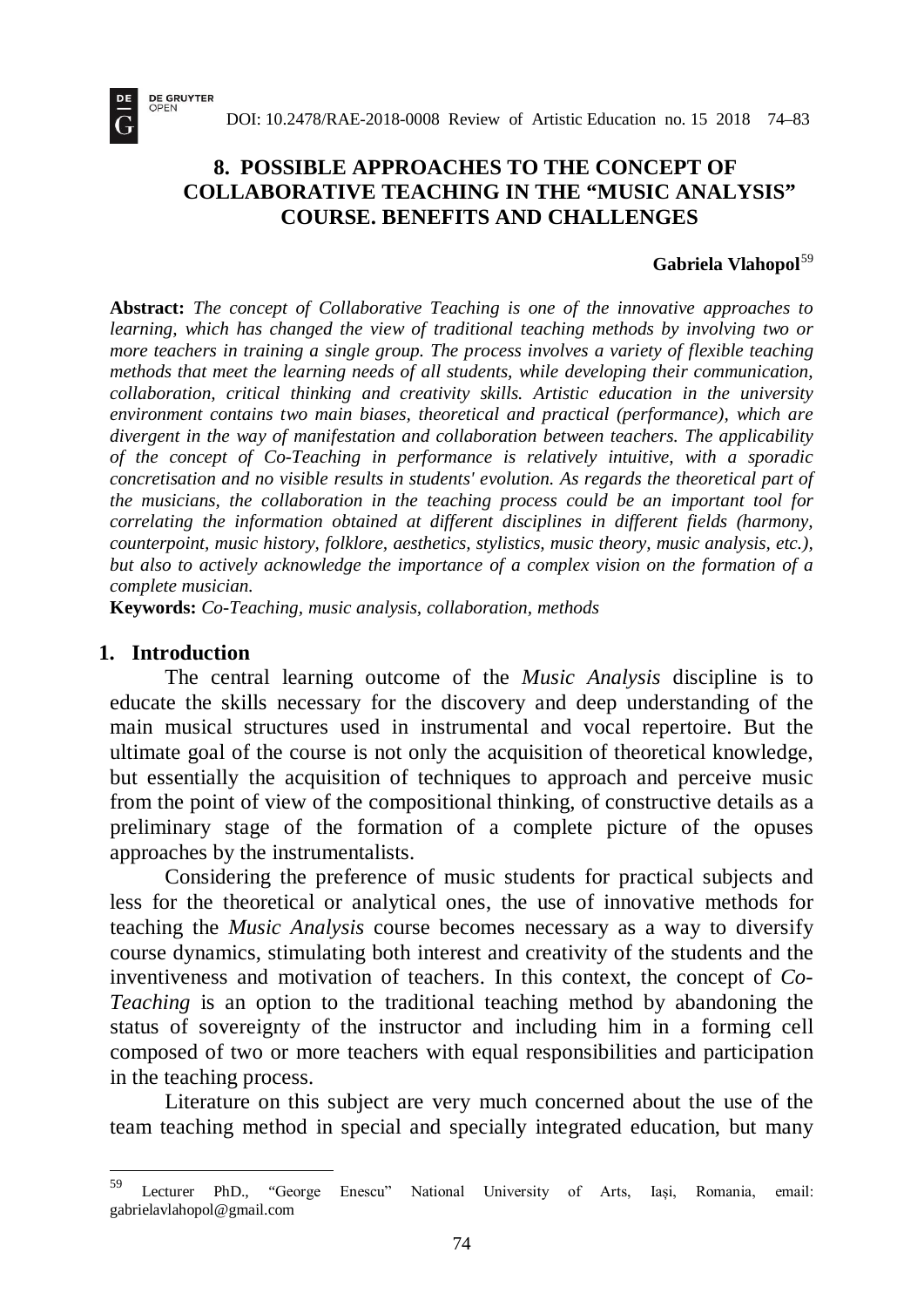studies have demonstrated the benefits that collaborative teaching brings to the pre-university and university school environment (Thousand, Villa & Nevin., 2006; Bouck, E., 2007; Anderson, R. S. & Speck B. W., 1998; Ennis, R., 1986 etc.).

The definitions of the *Co-Teaching* syntagm have been formulated more simply or more complexly, generally or with more or less significant details, thus providing ideas for an extremely varied constitution of the teaching team. Buckley (2000) states that there is no universal approach to the concept of *team teaching* and proposes the following definition: "Team teaching involves a group of instructors working purposefully, regularly and cooperatively to help a group of students learn". This approach is closely linked to many factors such as teaching methods, learning philosophies, interpersonal skills, and the level of education. Other definitions focus on the different components of learning or teaching, including the participants in the process:

A method of instruction that brings together two teachers of equal status to create a learning community with shared planning, instruction and student assessment. (Bouck, 2007; Crow & Smith, 2005). Two or more professionals delivering substantive instruction to a diverse, or blended, group of students in a single physical space. (Cook & Friend, 1995) Anderson & Speck (1998) emphasise the multitude of definitions given to the phrase *team teaching*, some of them contradictory due to the attempt to define the phenomenon through the methods and means of organising the teaching team: "an approach in which two or more persons are assigned to the same students at one time for instructional purposes" (Gurman, 1989, p. 275); "two or more instructors collaborating over the design and/or implementation and evaluation of the same course or courses." (Hatcher, Hinton & Swartz, 1996, p. 367); "two or more teachers accepting responsibility for the same group of students." (Ennis, 1986)

Within the *Music Analysis* course, the application of team teaching can be tackled in two main directions: the unidisciplinary one with the involvement of two professors with the same specialty, but providing different views upon the topic of the lesson, and the multidisciplinary one with two or more teachers of different specialties, but related to the analytical field: performing theory, musical stylistics, harmony. A possible interdisciplinary association that goes beyond the musical sphere, but which can provide practical solutions to future instrument teachers, is the association with the didactic field, the results focusing on the ways in which the musical score, once understood in all its details, can be explained to a student.

## **2. Advantages and challenges in approaching the Co-teaching method (literature review)**

Although definitions are multiple, suggesting a variety of styles for approaching team teaching, there is a general consensus on its benefits and strengths. In this respect, Andersen (1991) gives an important conclusion on the impact of collaboration on the teaching process: "in well-controlled studies both teachers and pupils have been shown to prosper". (p. 47)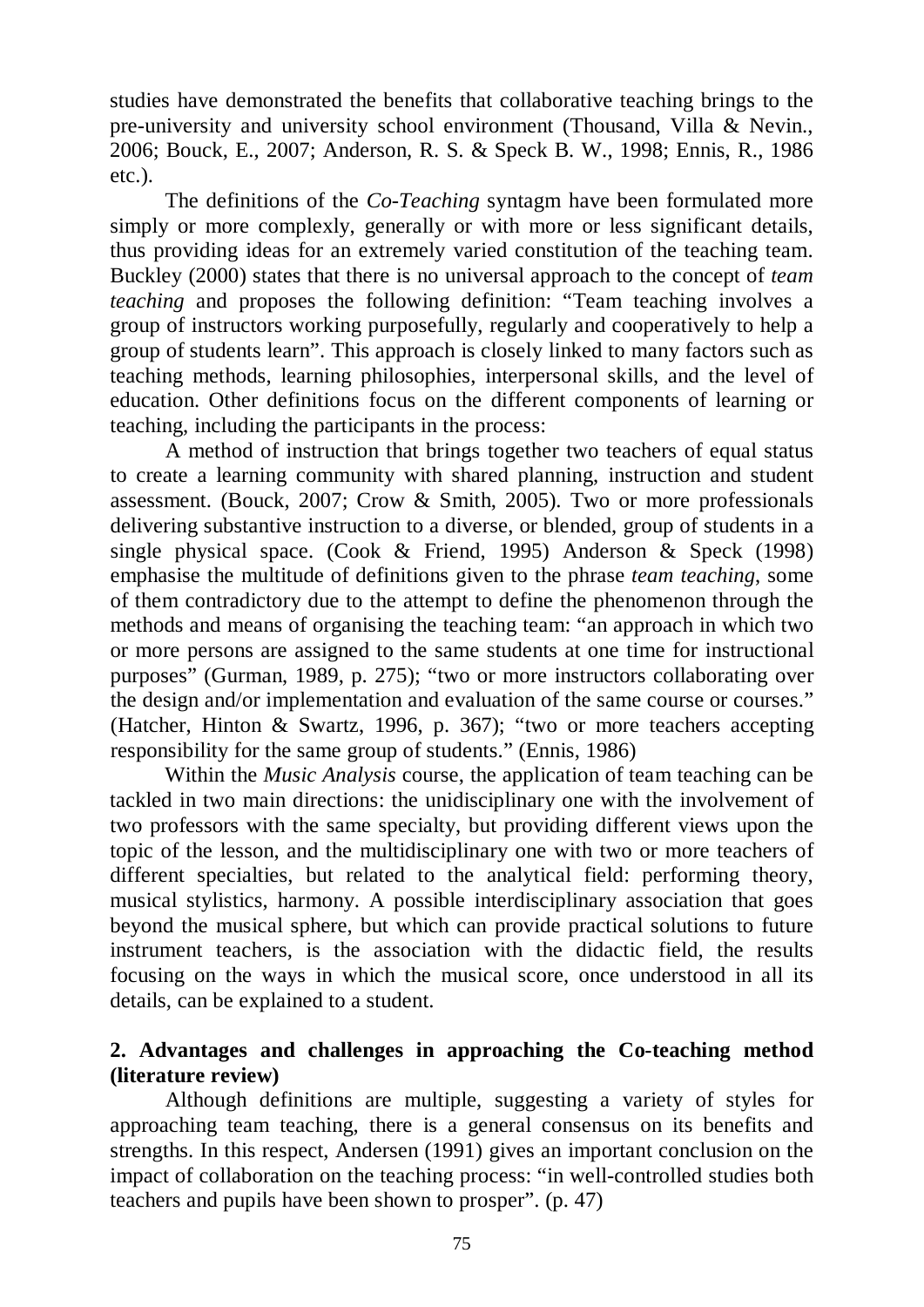**Advantages of using the** *Co-teaching* **method for students:** maintains interest and enthusiasm (Hinton & Downing, 1998, Letterman & Dugan, 2004), emphasises cognitive strategies (Walther-Thomas, 1997), simultaneously improves academic performances and interpersonal skills (Benjamin, Johnson, (Harris & Watson, 1997), develops teamwork skills (Kapp, 2009), promotes interdisciplinary learning (Davis, 1995; Letterman, 1997) (Wilson & Martin, 1998), optimises the teacher-student relationship (Wilson & Martin, 1998), the student enjoys more attention from the teacher (Walther-Thomas, 1997) by means of progress monitoring, provides individual assistance, uses practical activities for deepening the notions, contributes to strengthening the cohesion of the student body (Walther-Thomas, 1997).

Anderson & Speck (1998) list the advantages of a team teaching approach to student learning efficiency: it offers multiple perspectives on the same concept; increasing the effective participation in the learning process by encouraging dialogue with students and the model of dialogue between trainers; correct feedback and assessment. A study by Dugan & Letterman (2008), focusing on the students' assessment of three models of collaborative teaching versus the traditional one, demonstrates that there is a certain preference for the courses supported by a team of teachers. On top of the preferences, there is a lesson in which two teachers are involved simultaneously and equally, and the last place, where an extensive team of teachers takes part. In the study, this latter pattern appears to present the most obstacles due to the possible lack of communication between team members, which may give the feeling of the course being disorganised, causing frustration among students.

The benefits are also relevant to the professional development of doctoral students who are preparing for a university career. The method can be both encouraging and challenging for them, developing their self-awareness and the desire for self-improvement. At the same time, by involving doctoral students with experience in different fields, the educational offer of the institution is thus extended. (Chanmungam & Gerlach, 2013)

**Advantages of using the** *Co-teaching* **method for teachers:** provides the opportunity to participate in more complex discussions and learn from the experiences and teaching methods of (Davis, 1995, Letterman & Dugan, 2004, Robinson & Schaible, 1995, Lin & Xie, 2009), integrated curriculum<sup>60</sup>, increases professional satisfaction, offers opportunities for development and professional collaboration (Walther-Thomas, 1997), provides additional flexibility and variety of course (Lin & Xie, 2009).

**Difficulties in applying the method** (Lin & Xie, 2009): space and equipment, lack of necessary skills in related fields, correlation of team members' schedules, additional tasks, lack of support from the administration, coordination and settling of conflicts between teachers, longer course

<span id="page-2-0"></span> $60$  The integrated curriculum aims at a certain manner of organising and planning learning, which leads to an interrelation of disciplines and study objects, making connections between what students learn and their life experiences. [\(https://blog.eintegral.ro/abordarea-integrata-a-curriculum-ului-scolar/\)](https://blog.eintegral.ro/abordarea-integrata-a-curriculum-ului-scolar/) accessed on 05.02.2018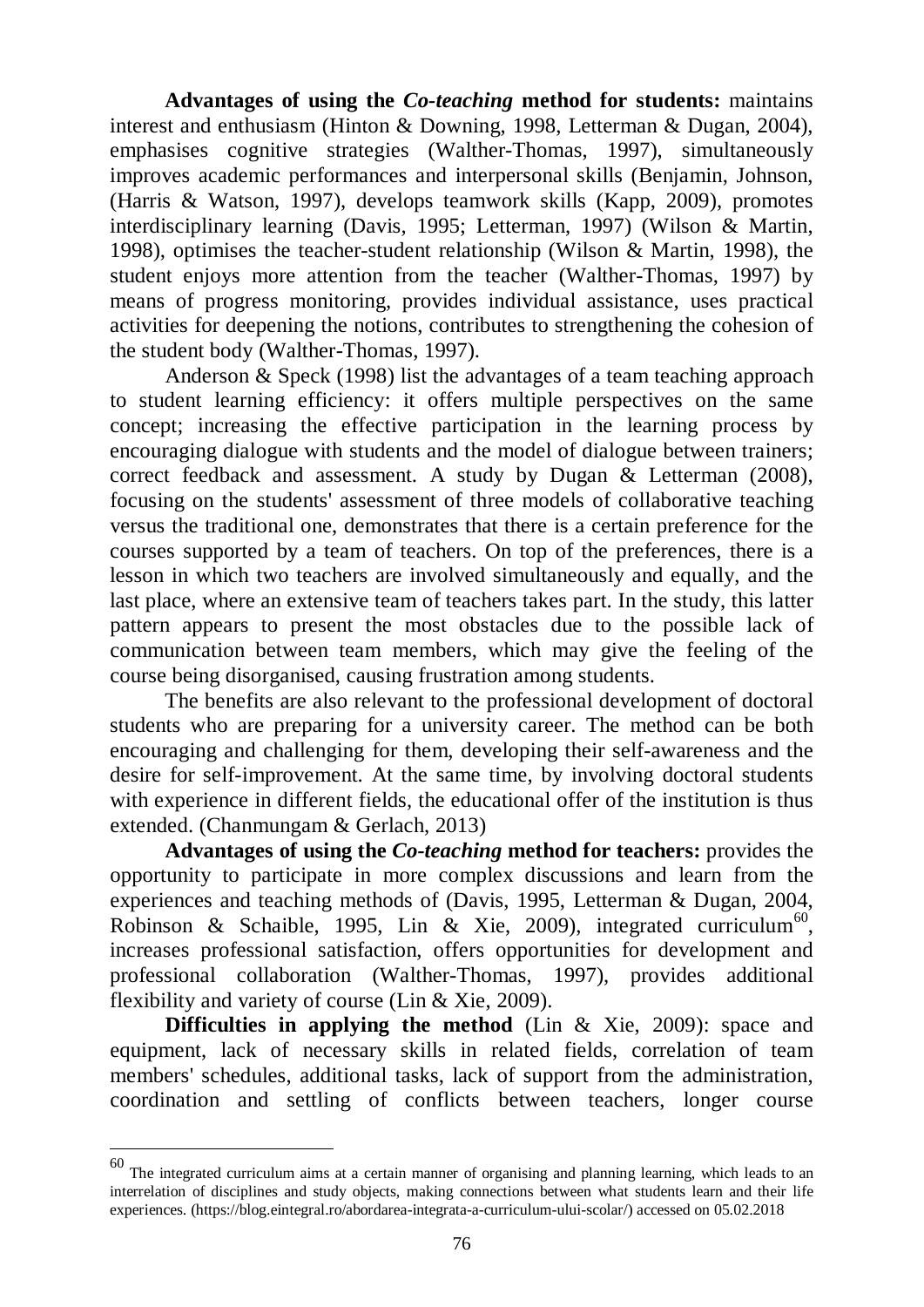preparation time than in the case of the traditional method, requires a longer adaptation period.

# **3. Types of team teaching that can be applied within the** *Music Analysis* **course**

The literature (Thousand, J., Villa, R.A., & Nevin, A.I.) offers four basic types of teaching a team course, according to the role that each teacher can have in the actual teaching process. Each of the four models can be applied in the *Music Analysis* course.

1. *Supportive teaching* or *the participant-observer model* (Helms, Alvis and Willis, 2005) involves both teachers at the same time, but with different roles: one teaches and the other observes and interacts only when questions are asked.

Within the *Music Analysis* course, the observer role can be held by a teacher of the same specialty or by a teacher with solid competences in this direction, but specialised in a related discipline (stylistics, aesthetics, harmony, counterpoint, composition, etc.). The main advantage of this method is the ability to observe students, how they work in a team, but especially to provide personal support in the event of lack of clarity, difficulty in communication, understanding tasks or even realising the connection between the student and the main teacher. The main challenge of the method is the risk of blocking communication between students while attempting to ensure the continuity of the teaching act.

2. *Parallel Teaching* – class is divided into groups and each teacher teaches learning content to a single group. The method has a variety of variants (eight of them detailed by Thousand, J., Villa, R. A., & Nevin, A. I. ), however due to the specificity of the *Music Analysis* discipline, involving the study of the musical score while repeatedly listening to it, only some of them can be applied, and only partially or with adaptations. Of these, the easiest to use are:

- *co-teachers rotate* - can be introduced in the practice-oriented courses of musical score analysis, and the lead role can be alternated between the two teachers in the pre-teaching section of the applications;

*- each teacher is in charge with a different component of the lesson*. For instance, in the course regarding the sonata form, the exposition can be taught by the first teacher, while the development and the recapitulation are taught by the second teacher;

*- learning style focus –* each teacher works with a group of students, mainly using a certain teaching strategy – auditory or visual. The method can be used by adapting to the specifics of the discipline *Music analysis*, especially in the case of multidisciplinary courses (the combination between *music analysis* / *musical aesthetics*), where the same information can be presented by the two teachers in a different way. For example, for the *Tragic and dramatic in classical musical discourse* theme, *Symphony no. 40* by Wolfgang Amadeus Mozart can be used as a practical application, being analysed from the perspective of the determination between structure and meanings. The two groups of students in which the class is organised can work in a different way: starting from the audition of the work and then specifying the elements of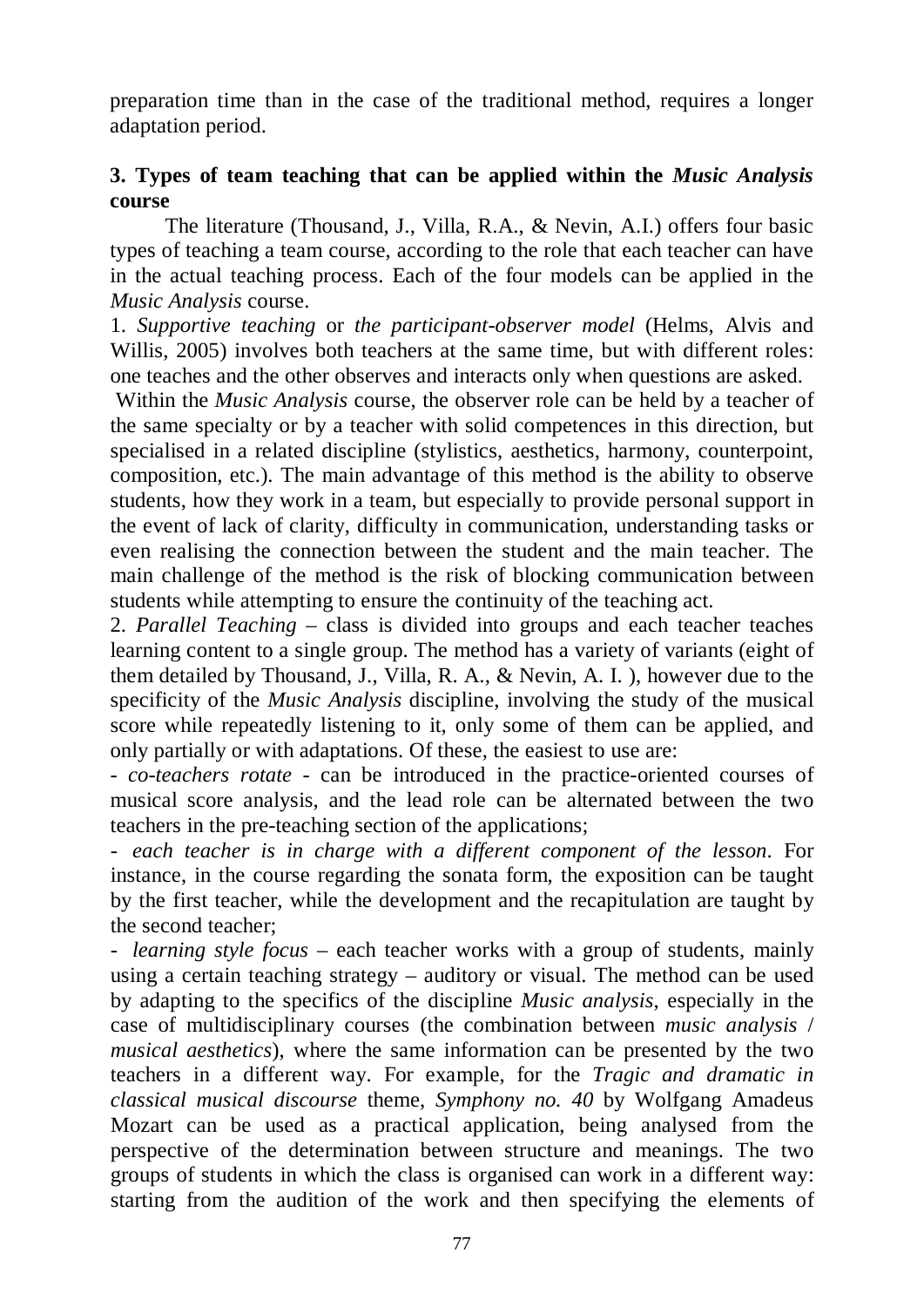language that represent a reflection of the *tragic* and *dramatic* concepts – harmony, melody, rhythm, orchestration, timbrality etc., or, starting from the analysis of the score, to suggest the way that structure and form elements may represent starting points in creating meanings. The novelty of the course can be achieved through the final confrontation of the results of the two groups of students, followed by a synthesis of the conclusions regarding thematic.

Possible challenges that the *parallel teaching* method can bring are related to creating a routine in student grouping and assigning the same teacher to a particular group. Keeping the heterogeneous character of the group and the rotation of the instructors gives students the opportunity to interact with as many individuals as possible, while also benefiting from the approach and experience of each teacher. Also, it is recommended to avoid bringing teachers who are not familiar with the group of students, an aspect that can minimise their communication with the instructor assigned to the group to which they belong.

3. *Complementary teaching* is a complex version of the *supportive teaching* method, in which a teacher is assigned to provide the information content through the lecture method, and the second instructor paraphrases his statements through notes, schemas, diagrams and on-screen projections. Within the *Music Analysis* course, the method can be applied ideally due to the permanent need for audio examples (audio/video), exemplifying based on the printed scores, as well as graphic rendering of the formal structures taught by specific schemes. The method offers the advantage of involving a professor specialised in a discipline other than *Music analysis* but with solid knowledge in this field. Also, students from Masters and PhD programs can be involved, being offered the opportunity to plan and teach with an experienced teacher and thus learn from his didactic experience.

4. *Team Teaching* or *the interactive model* (Helms, Alvis and Willis, 2005) – team members participate together at the actual lecture or the planned activities, with a maximum degree of involvement and in a permanent dialogue with the students. The variant of this type of teaching team is *tag-team teaching* or *the rotational model* (Helms, Alvis and Willis, 2005), in which only one of the teachers, each one in turn, meets with the whole class to cover a certain segment of the course, specific to his specialty. The method lacks the benefit of dialogue and engagement in a real team.

The *team teaching* method is the most dynamic variation of co-teaching, and can be applied both in regular and multidisciplinary *Music analysis* courses. In the case of the unidisciplinary team, a subject may be chosen as *Structural exceptions of the recapitulation in the sonata form*, where each of the two teachers can explain different types of the section with practical analytical examples. For multidisciplinary courses, the process can generate a much more dynamic course than the previous one. Thus, in a combination of disciplines such as *Music Analysis / Performing Theory*, a musical work can be presented by following the sequence of its constituent sections, alternately highlighting the structural and interpretative aspects and the relationship of inter-determination between them. In this way, many details of the musical score can be highlighted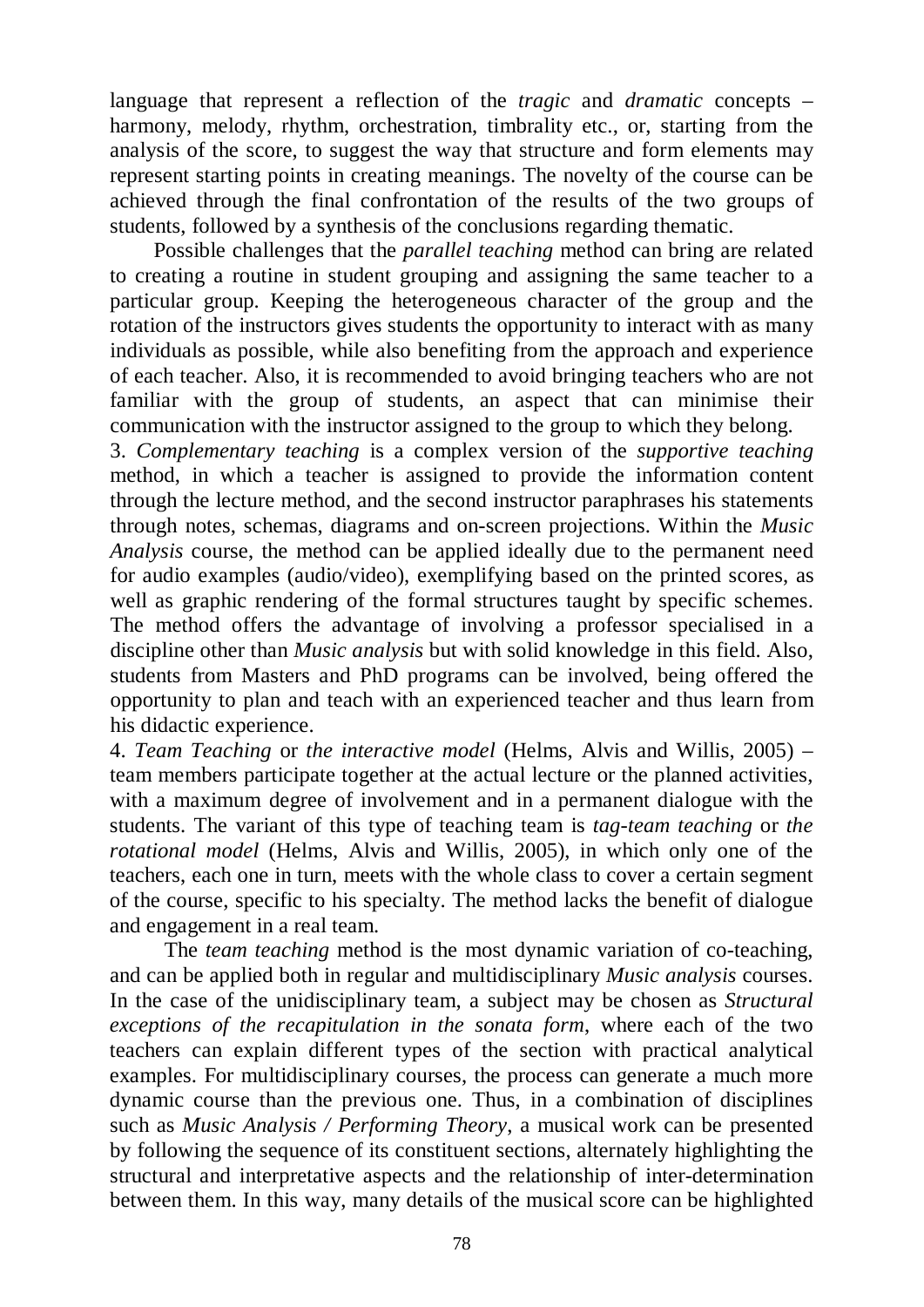with important expressive meanings, which require a carefully planned interpretation, details which, in a usual analysis, lose their significance without correlation with the practical side, the execution of the music.

To the above methods, a particular typology of courses can also be added, namely *Cluster courses [61](#page-5-0)* (Dugan&Letterman, 2008) where several courses are based on a common theme or a course serves as a basis for another course. This typology is adopted in prestigious universities such as Stanford or Berkley (California), which have wide-ranging education programs, very diverse as an educational offer, being especially centred on the multilateral development of the students, organised for a significant period of time (several successive semesters): *Knowledge*, *Theory* and *Skills*[62](#page-5-1).

The adaptation of the method to a narrower specialised academic environment can be achieved by creating joint courses based on a common theme. Moreover, within faculties with an instrumental interpretation profile, the disciplines included in the curriculum are designed according to the *cluster courses* principle, so that the concrete application of the method is easy to achieve. The thematic association of the *Music Analysis* course can include disciplines from the theoretical area: music history, musical stylistics, harmony, polyphony, performing theory, artistic didactics, and also from the practical sphere: chamber music, opera class, theatre direction. The students involved in a cluster can meet as they finalise a broader theme debated in parallel in the individual classes in order to draw conclusions about the importance of the connection of the information acquired within them and how they influence the subsequent student experience.

The main challenges that such a program may entail are related to the planning of the thematic correlation between the content of each discipline as well as to the difficulty of organising cluster courses on a regular basis, both in terms of program and course space. However, the advantages of the method are particularly valuable in developing a global vision of the musical phenomenon. This way, the student understands a musical score not only from the point of view of its musical content, but also from the historical perspective of its appearance, the subjective and objective conditions that have determined it, the relationship with the other works composed during the same period, the corresponding style or the composer's creative period, establishing the elements of structural conception, writing, tonal content that determines the general aesthetic expression and the details of expression and atmosphere that will influence the interpretation of the work. An exhaustive vision of a composition enriches the musical experience of the individual, and also creates a mechanism

<span id="page-5-0"></span> $<sup>61</sup>$  Cluster courses provide opportunities to study special themes or historical periods from the perspective of two</sup> or more different disciplines at once. Each course is developed to integrate with one or more courses in other fields to show how different disciplines complement each other to form a more comprehensive understanding of a given topic. All courses within a given cluster meet at the same time, so the students can all meet together periodically to explore the cluster theme. In some clusters, the classes meet together all the time so that the different disciplines are the throughout the course. different disciplines are integrated throughout the course. [\(https://www.umkc.edu/catalog/default/Topic111255.html,](https://www.umkc.edu/catalog/default/Topic111255.html) accessed on 12.02.2018) <sup>62</sup> The three branches of *Cluster courses* at *Stanford Graduate School of Education*.

<span id="page-5-1"></span>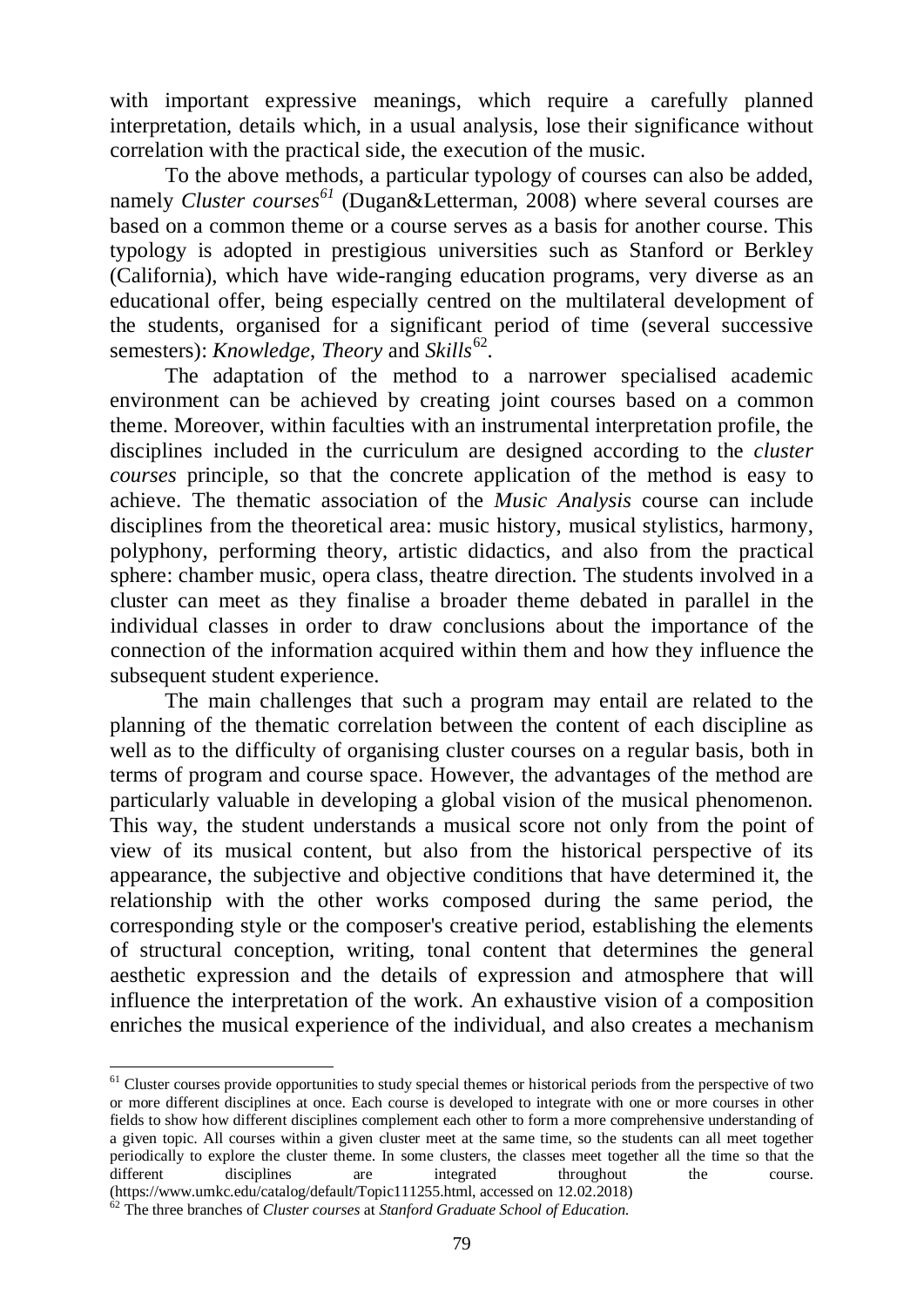of perception of the musical phenomenon, which can have a decisive impact on the instrumental and didactic career of the student, perpetuating a complex model of perception with an impact on the future generations of musicians.

A study by Baeten & Simons (2016) analyses the impact of collaborative teaching through the exclusive participation of students (*student team teaching*), undergraduates who already hold a teacher's degree for secondary school (master or doctoral students). Despite the disadvantages due to the lack of experience of the instructors, the experiment also revealed the existence of remarkable advantages such as diversity, the different ways of explaining the subject, the original nature and the engaging character of the course. The method can be used within the musical analysis course in various versions: by the association between the main teacher and the student; by associating two students under the direct guidance of the teacher (on a relatively simple topic or practical application); by involving students in the teaching process by choosing general subjects, whose preliminary documentation does not raise accessibility issues, or has only practical tasks (previously prepared by the team).

The advantages of implementing the *Co-Teaching* method are evident not only for the partners involved in the teaching process, the student/teacher pair, but also for the institution where these types of courses take place. Thus, encouraging teacher collaboration by including them in teaching teams helps create a dynamic and interactive learning environment, provides instructors with a modern, contemporary vision of interdisciplinary thinking, and inspires new research lines and professional partnerships among team members (Leavitt, 2006).

#### **4. Conclusions**

Zhou, Kim & Kerekes (2011) state that "most teachers (...) had no opportunity to think of the connectedness between disciplines. Particularly, the methods courses they took from teacher education programs were often arranged by subjects. They received little training to teach subjects in an integrated way."

A study by John Goodland on the educational phenomenon, published in 1983 (in the *Phi Delta Kappan* journal), and reiterated in countless other studies so far, warned about the reluctance manifested by teachers in learning to collaborate in the teaching process. "Teachers work in isolation from one another. They view their classrooms as their personal domains, have little access to the ideas or strategies of their colleagues, and prefer to be left alone rather than engage with their colleagues or principals. Their professional practice is shrouded in a vail of privacy and personal autonomy and is not a subject for collective discussion or analysis.

Their schools offer no infrastructure to support collaboration or continuous improvement, and, in fact, the very structure of their schools serves as a powerful force for preserving the status quo. This situation will not change by merely encouraging teachers to collaborate, but will instead require embedding professional collaboration in the routine practice of the school." (DuFour, 2011). Friend (2000) states that collaboration skills do not occur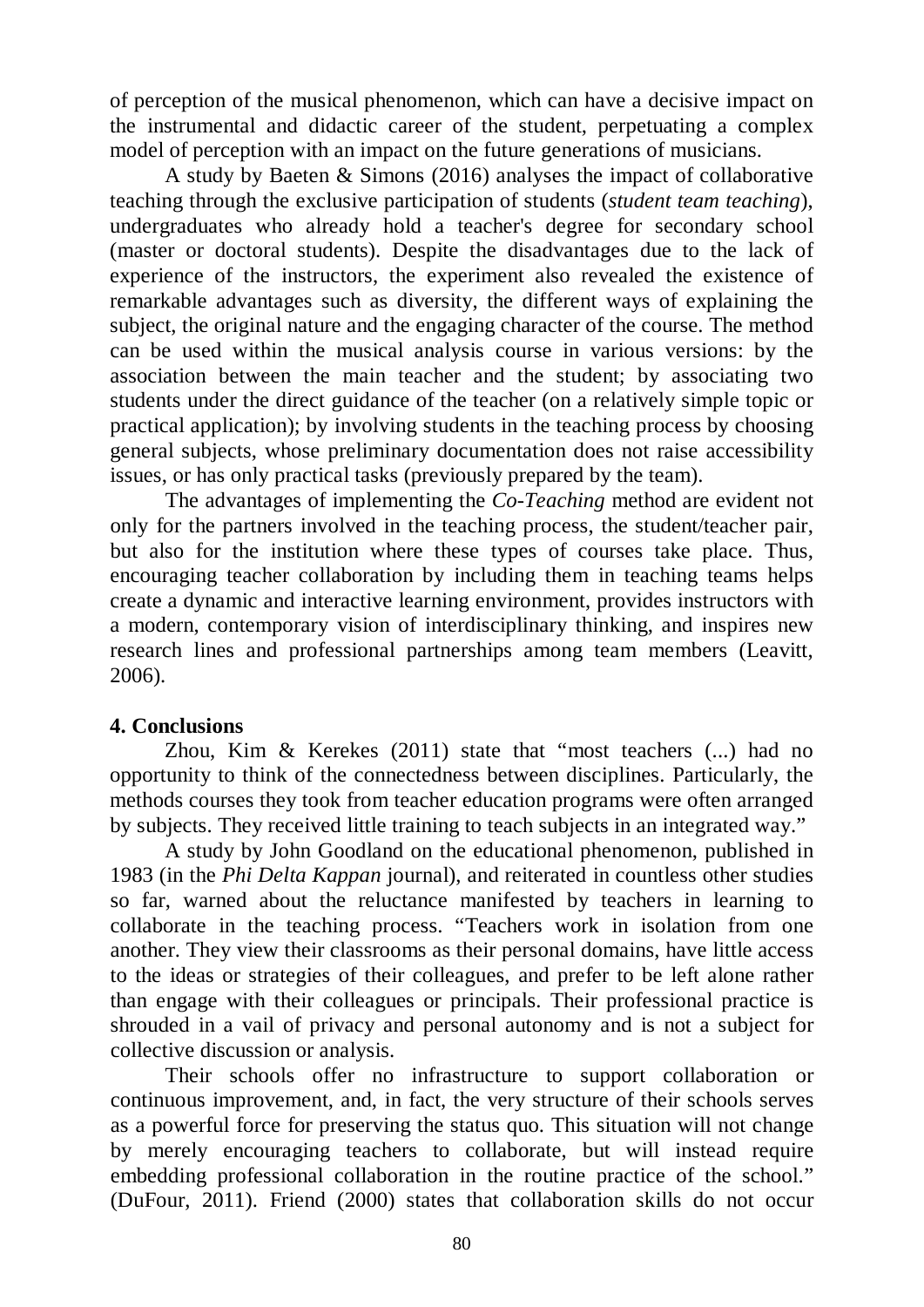naturally, but must be cultivated and refined. Furthermore, "schools should encourage teachers to adopt collaborative learning in a single subject to build a collaborative environment" (Lin & Xie, 2009).

The need for teacher autonomy, cultivated over time by traditional education, seems to be opposed to the principle of *Co-Teaching* in all its aspects, which has led and certainly continues to lead to the emergence of two sides, each with its well-founded arguments. Without undoing the multiple challenges involved in planning and materialising a course organised with a team of teachers, leaving the classroom's comfort zone characteristic to the classical teacher is proven to be beneficial for both the trainer and the student.

In musical education, the correlation of the *Music Analysis* discipline with those referring to musical stylistics, performing theory or musical stylistics and aesthetics in a collaborative course opens up multiple perspectives of approaching a musical score, resulting in a profound understanding of the composition, of the constructive and expressive intentions of the creator, bringing about the opportunity to discover the multiple ways of interpreting it. The simultaneous participation of teachers with different specialisations or even of several teachers with the same specialisation in a collaborative course of *Music Analysis* provides students with an important foundation in creating a new vision of the educational process in which collaboration, respect, professionalism, mutual support and diversity of human beings' personalities are not options but primordial elements.

## **Bibliography**

1. Andersen, L. R. (1991). *Improve the quality of instruction through interdisciplinary internationally oriented faculty resource teams.* Washington, DC: Fund for the Improvement of Postsecondary Education. (ERIC Document Reproduction Service No. ED 369309)

2. Anderson, R. S., & Speck B. W. (1998). "Oh What a Difference a Team makes": Why Team Teaching makes a Difference. *Teaching and Teacher Education*, *14*(7), 671-686

3. Baeten, M., & Simons, M. (2016). Student teachers' team teaching: how do learners in the classroom experience team-taught lessons by student teachers? *Journal of Education for Teaching*, DOI: 10.1080/02607476.2015.1135226

4. Benjamin, J. (2000). The scholarship of teaching in teams: What does it look like in practice? *Higher Education Research and Development*, *19*, 191-204

5. Buckley, F. J. (2000). *What, Why and Haw*. Sage Publication Inc., ISBN-0- 7619-0744-0, California

6. Bouck, E. (2007). Co-teaching...Not just a textbook term: Implications for practice. *Preventing School Failure*, *51*(2), 46-51, DOI: 10.3200/PSFL.51.2.46-51

7. Chanmungam, A., & Gerlach, B. (2013). A Co-Teaching Model for Developing Future Educator's teaching Effectiveness. *International Journal of Teaching and Learning in Higher Education*, *25*(1), 110-117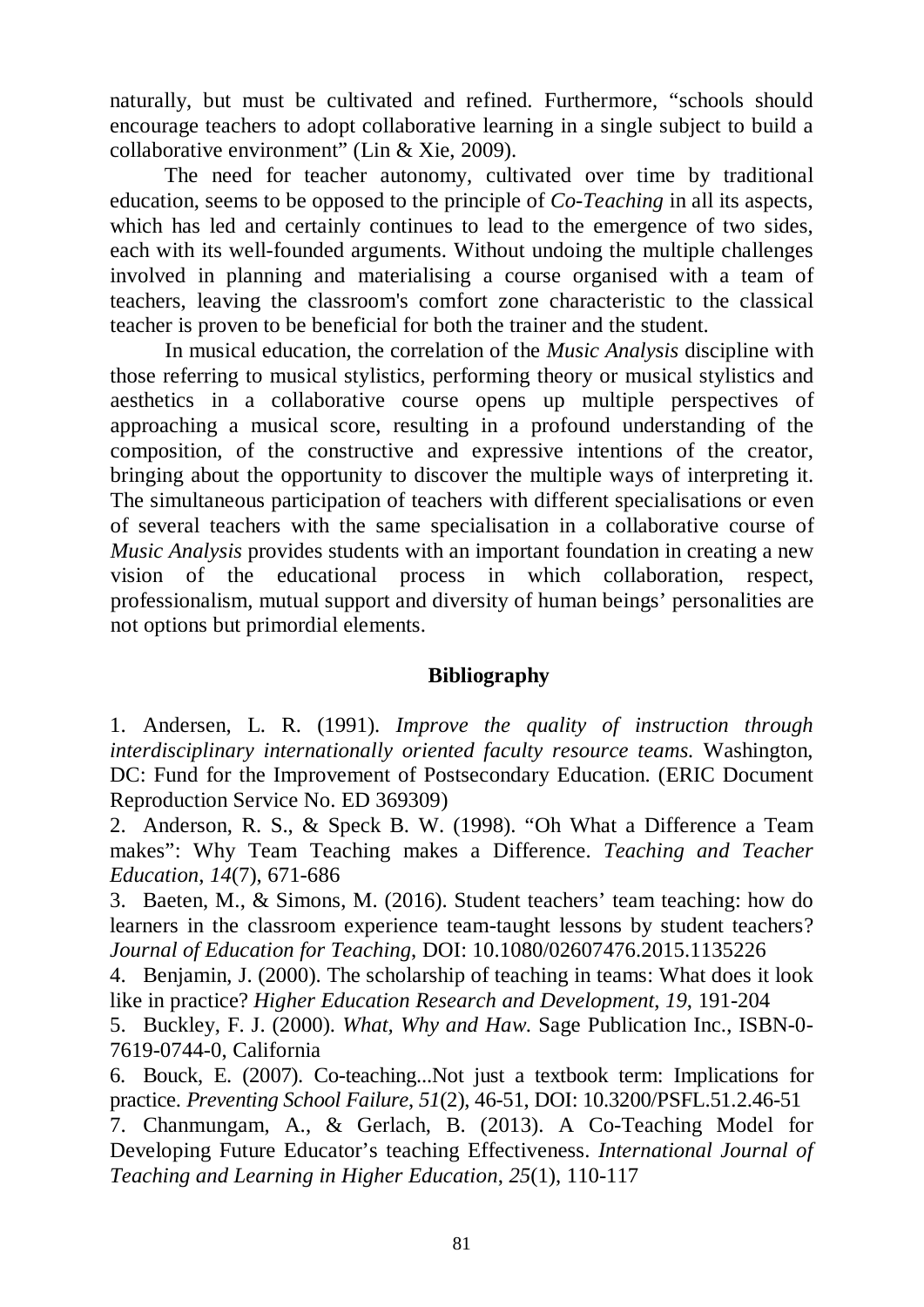8. Cook, L., & Friend, M. (1995). Co-Teaching: Guidelines for creating effective practices. *Focus on Exceptional Children*, *28*(3), 1-25

9. Crow, J., & Smith, L. (2005). Using co-teaching as a means of facilitating interprofessional collaboration in health and social care. *Journal of Interprofessional Care*, *17*(1), 45-55, DOI: 10.1080/1356182021000044139

10. Davis, J. R. (1995). *Interdisciplinary course and teaching: New arrangements for learning*. Phoenix: Oryx Press

11. DuFour, R. (2011). Work Together But Only if You Want To. *Phi Delta Kapan 92*(5), 57-61

12. Dugan, K. B., & Letterman, M. R. (2008). Student appraisals of collaborative teaching. *College Teaching*, *56*(1), 33-39

13. Ennis, R. (1986). Team teaching in adult basic education. *Australian Journal of Adult Education*, *26*(3), 4-8

14. Friend, M. (2000). Myths and misunderstandings about professional collaboration. *Remedial and Special Education*, *21*, 130-132

15. Gurman, E. B. (1989). The effect of prior test exposure on performance in two instructional settings. *The Journal of Psychology*, *123*(3), 278-78

16. Harris, S. A., & Watson, K. J. (1997). Small group techniques: Selecting and developing activities based on stage group development. *To improve the Academy Resources for Faculty, Instructional and Organizational Development*, ed. D. DeJure & M. Kaplan, *16*, 399-412, Nederland, CO: The Professional and Organizational Development Network in Higher Education.

17. Hatcher, T., Hinton, B., & Swartz, J. (1996). Graduate student's perception of university team teaching. *The College Student Journal*, *30*(3), 367-376

18. Helms, M. M., Alvis, J. M., & Willis, M. (2005). Planning and implementing shared teaching: An MBA team-teaching case study. *Journal Education for Business*, *81*(1), 29-34

19. Hinton, S., & Downing, J. E. (1998). *Team teaching a college core foundation course: Instructor's and student's assessments*. Richmond, KY: Eastern Kentucky University. ERIC Document No. ED 429469.

20. Johnson, D. W., Johnson, R. T., & Smith, K. A. (2000). Constructive controversy. *Change*, *3*, 35-39

21. Kapp, E. (2009). Improving student teamwork in a collaborative projectbased course. *College Teaching*, *57*(3), 139-143

22. Leavitt, M. C. (2006). Team Teaching: Benefits and Challenges. *Speaking of Teaching*, *16*(1), 1-4

23. Letterman, M. R., & Dugan, K. B (2004). Team teaching a crossdisciplinary honors course: Preparation and development. *College Teaching*, *52*  (2), 76-81

24. Lin, R. L., & Xie, J. C. (2009). A Study of the Effectiveness of Collaborative Teaching in the "Introduction to Design" Course. *Asian Journal of Management and Humanity Sciences*, *4*(2-3), 125-146

25. Robinson, B., & Schaible, R. M. (1995). Collaborative teaching: Reaping and the benefits. *College Teaching*, *43*(2), 8756-7555